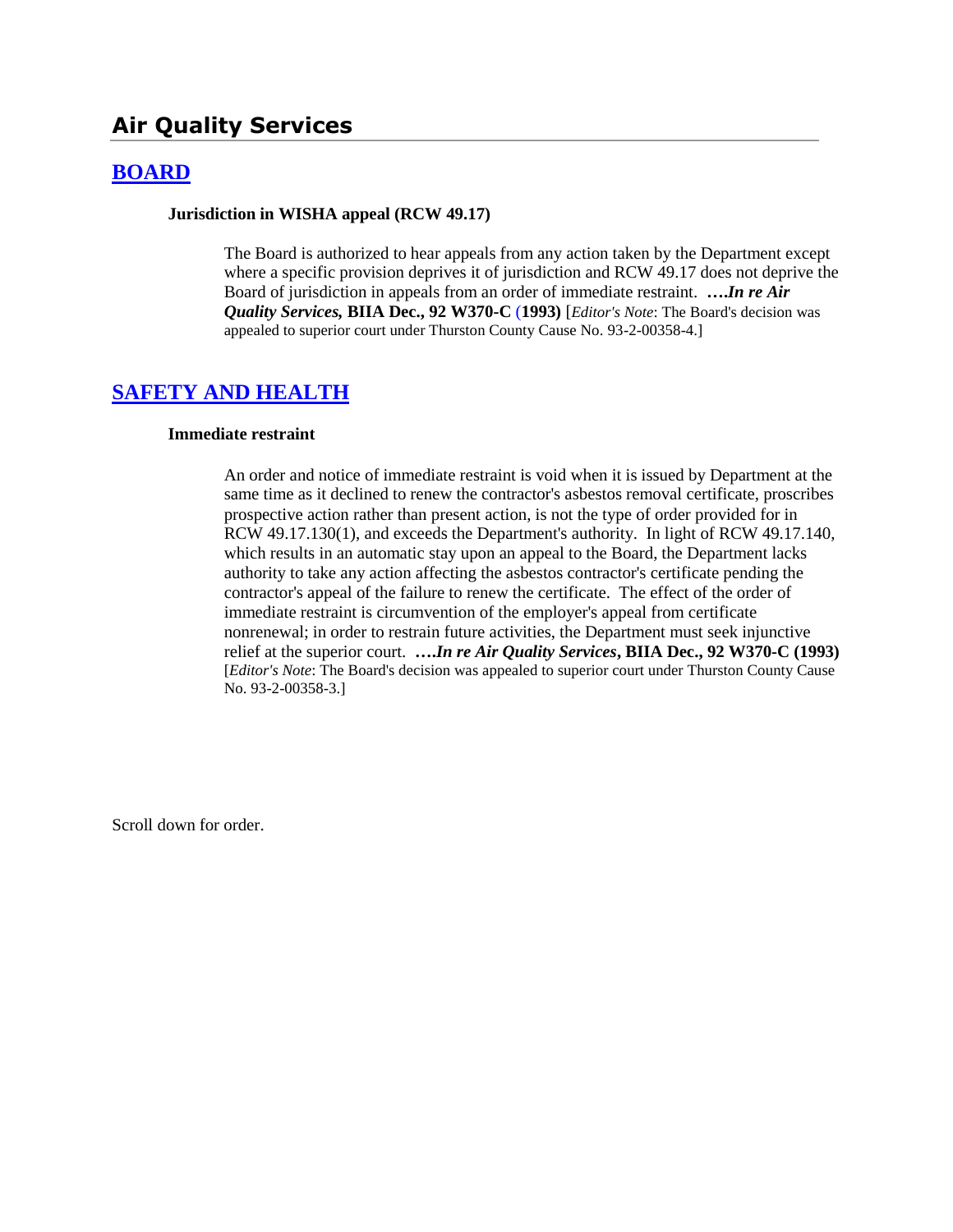#### **BEFORE THE BOARD OF INDUSTRIAL INSURANCE APPEALS STATE OF WASHINGTON**

**) )**

**)**

**)**

**IN RE: AIR QUALITY SERVICES, INC.**

### **DOCKET NO. 92W370-C**

### **ASBESTOS CONTRACTOR CERTIFICATE NO. 1063**

#### **) DECISION AND ORDER**

APPEARANCES:

Employer, Air Quality Services, Inc., by Bernard J. Heavey, Jr.

Department of Labor and Industries, by Office of the Attorney General, per Aaron K. Owada, Assistant

The employer, Air Quality Services, Inc., appeals from an order and notice of immediate restraint issued by the Department of Labor and Industries on October 19, 1992. The Board of Industrial Insurance Appeals received Air Quality Services, Inc.'s notice of appeal on October 19, 1992. The Department's order and notice of immediate restraint directed Air Quality Services, Inc. to discontinue any work on any asbestos abatement project or any work which requires a valid asbestos contractor certificate pursuant to RCW 49.26.115 and WAC 296-65-030. The Department's order and notice of immediate restraint is void and of no effect, and is vacated.

## **ISSUES**

**Does the Board of Industrial Insurance Appeals have jurisdiction to stay or vacate an order and notice of immediate restraint issued by the Department pursuant to RCW 49.17.130(1) when such order and notice of immediate restraint is issued to attempt to enforce regulation of asbestos project contractors under RCW Ch. 49.26? If the Board does have such jurisdiction, should the Department's order and notice of immediate restraint be stayed or vacated?**

#### **PRELIMINARY RULING**

Air Quality Services, Inc. and the Department of Labor and Industries have stipulated that the Department's order and notice of immediate restraint be modified. Exhibit No. 1 provides the modifications and is hereby admitted pursuant to stipulation of the parties.

# **DECISION**

On October 19, 1992, the Department of Labor and Industries denied Air Quality Services, Inc.'s application for a renewal of its asbestos contractor's certificate. On October 19, 1992, the

1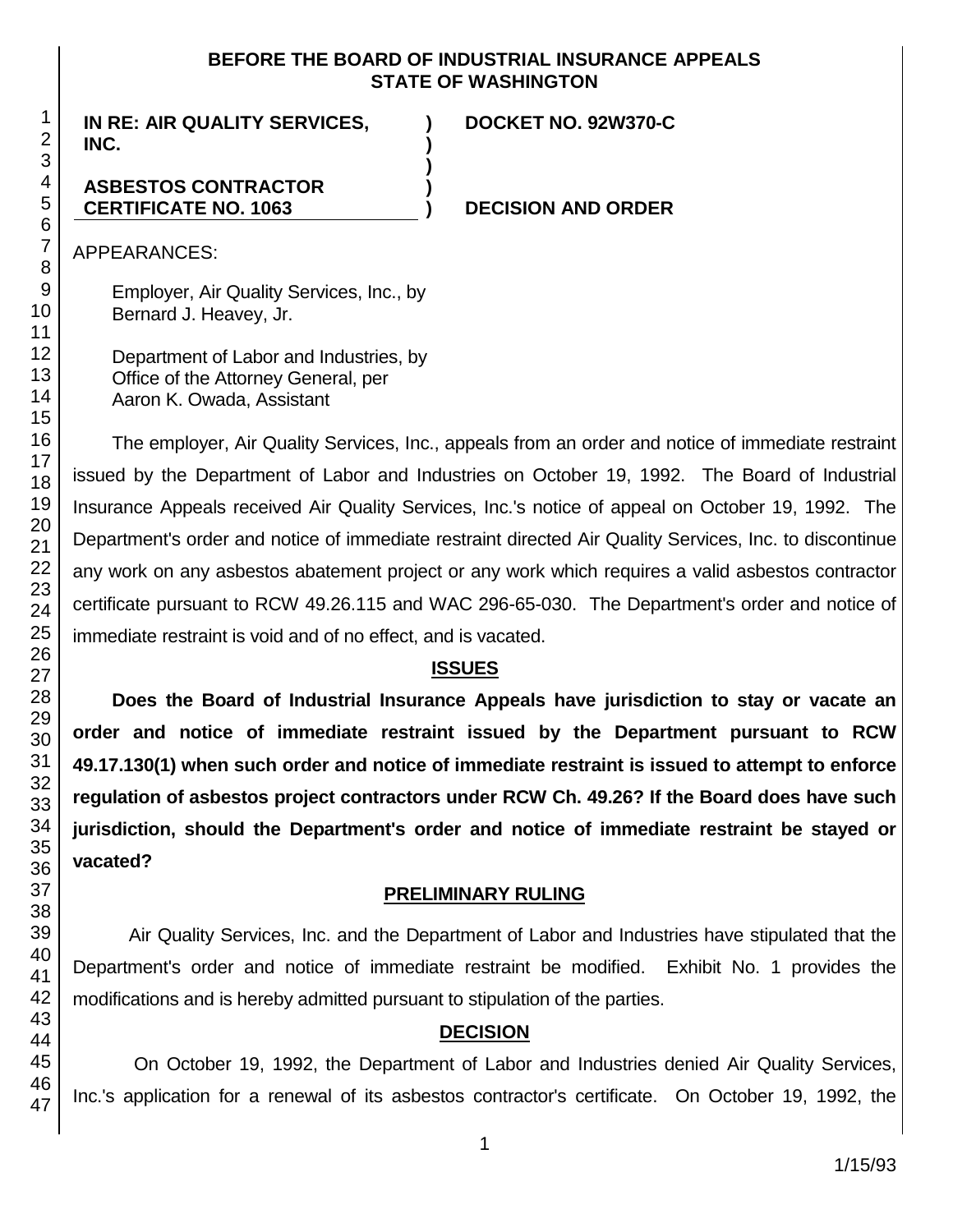Department also issued the order and notice of immediate restraint. Air Quality Services, Inc. appeals from both Department actions pursuant to RCW 49.26.110, which provides that hearings should be held in accordance with procedures set forth in RCW 49.17.140. This Decision and Order addresses only the Department's order and notice of immediate restraint under our Docket No. 92 W370-C.

Air Quality Services, Inc. contends that the Department is using the order of immediate restraint to circumvent an automatic stay when a Department order is appealed. The Department asserts RCW 49.17.130(1) permits it to issue an order of immediate restraint and the Board does not have the authority to review its order of immediate restraint.

As background, we start with RCW 49.26.110 which states that:

(5) A denial [of a request to renew an asbestos contractor's certificate] . . . may be appealed to the board of industrial insurance appeals within fifteen working days after the denial. . . is entered. . . . The board of industrial insurance appeals shall hold the hearings in accordance with procedures established by RCW 49.17.140. $<sup>1</sup>$ </sup>

As applied to appeals filed pertaining to RCW 49.26, RCW 49.17.140 provides in pertinent part:

A notice of appeal filed under this section shall stay the effectiveness of [the Department's denial of a contractor's request to renew an asbestos contractor's certificate] pending review by the board of industrial insurance appeals.

In other words, an appeal preserves the status quo. Air Quality Services, Inc. appeals from the Department's denial of its request to **renew** its asbestos contractor's certificate. Air Quality Services, Inc.'s appeal preserves the status quo inasmuch as its asbestos contractor's certificate remains valid until resolution of that appeal.

Once an appeal is before this Board and the Department has not exercised its rights to reassume jurisdiction, the Board has exclusive jurisdiction over the subject matter of the appeal. RCW 49.26.110. RCW 49.17.140. This is the situation in Docket No. 92 W278C, which is Air Quality Services, Inc.'s appeal requesting that the Department renew Asbestos Contractor Certificate No.

1

l  ${}^{1}$ RCW 49.17.140(3) provides "If any employer notifies the director that he intends to appeal **the citation** issued under either RCW 49.17.120 or 49.17.130 or **notification of the assessment of a penalty** issued under subsections (1) or (2) of this section . . . he shall promptly notify the state board of industrial insurance appeals . . . . The board shall thereafter make disposition of the issues in accordance with procedures relative to contested cases appealed to the . . . board . . . ." (Emphasis added).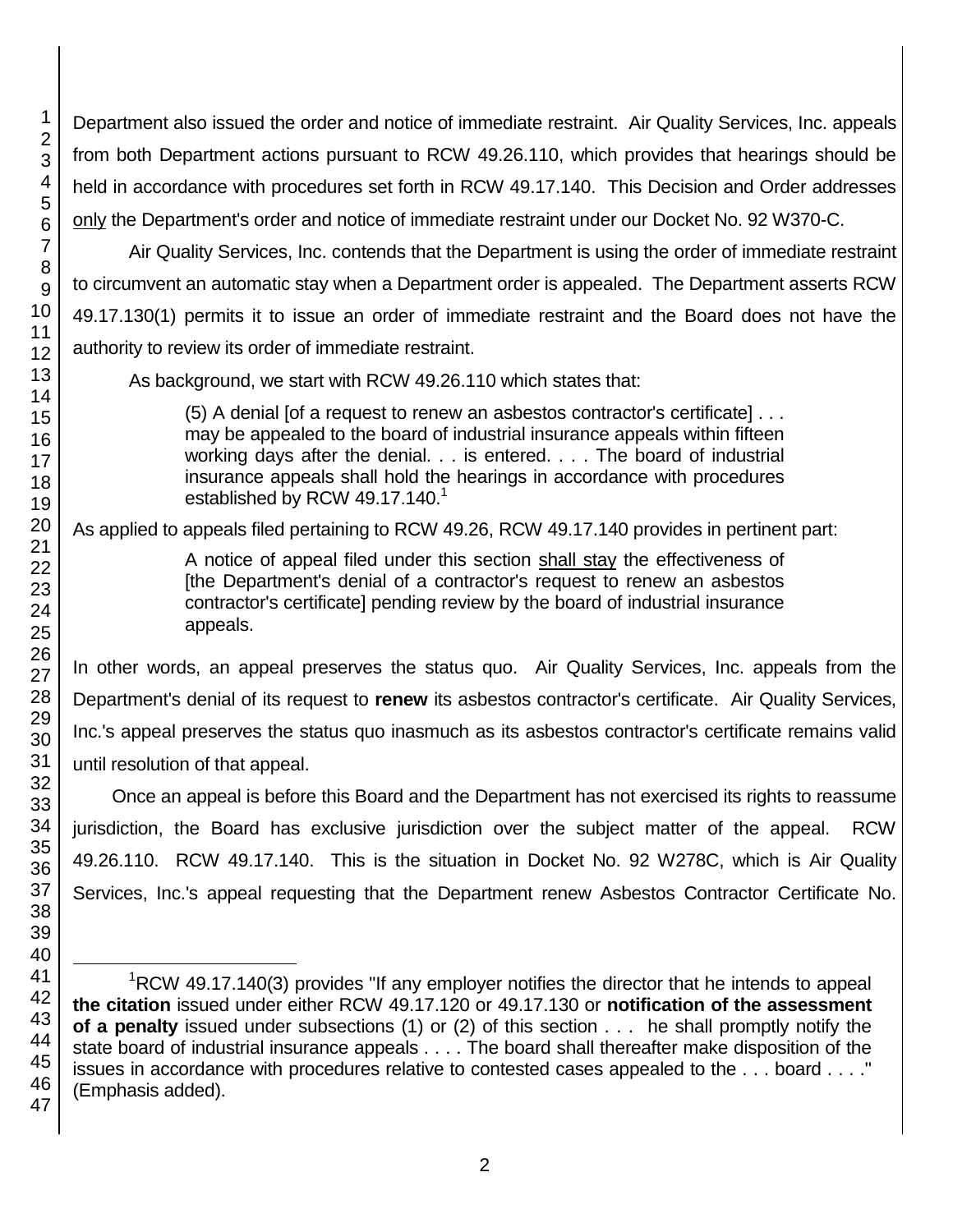1063. The Department lacks authority to take any action which affects the validity of Air Quality Services, Inc.'s asbestos contractor's certificate pending the outcome of Docket No. 92 W278C.

# **I. Subject Matter Jurisdiction - Order of Immediate Restraint.**

The Department contends that RCW 49.17.130(1) permits it to issue orders of immediate restraint, and such orders are not stayed by an appeal. RCW 49.17.140(3) does state that "A notice of appeal [to this Board] . . . **shall not stay** the effectiveness of any **order of immediate restraint issued by the director under the authority of RCW 49.17.130**. (Emphasis added). The Department further contends that the Board lacks jurisdiction to hear any appeal from an order of immediate restraint or to take any action which affects the order of immediate restraint.

Such a position **seems** contrary to the implicit assumption of RCW 49.17.140, which provides that in the event of an appeal to this Board that the order of immediate restraint is not stayed. Clearly an appeal to the Board is contemplated although not explicitly provided for; otherwise, the language concerning lack of a stay for an order of immediate restraint would be superfluous, contrary to settled rules of statutory construction.

Tribunals with dispute resolution functions have the authority to determine whether they have jurisdiction over a particular dispute. For example, a court reviewing a dispute has the authority or power to determine if it has jurisdiction to resolve the substantive issues giving rise to the dispute. State ex rel. Hood v. Washington State Personnel Board, 82 Wn.2d 396, 402, 511 P.2d 52 (1973); DeWeese v. City of Port Townsend, 39 Wn. App. 369, 372, 693 P.2d 726 (1984). Similarly, when the Board's jurisdiction is challenged, we do have authority to determine the issues we are empowered to review.

RCW 49.17.130(3) permits the Department, through the attorney general, to request a temporary restraining order from the superior court. Furthermore, after issuance of the order of immediate restraint and upon petition of the Department, the superior court also has jurisdiction

> [t]o enjoin any condition or practice in any work place from which there is substantial probability that death or serious physical harm could result to any employee immediately or before the imminence of such danger can be eliminated through the enforcement procedures otherwise provided by this chapter . . . .

RCW 49.17.170(1). No similar provision explicitly exists for the employer to obtain a hearing on the necessity for an order of immediate restraint, either in superior court or before this Board. RCW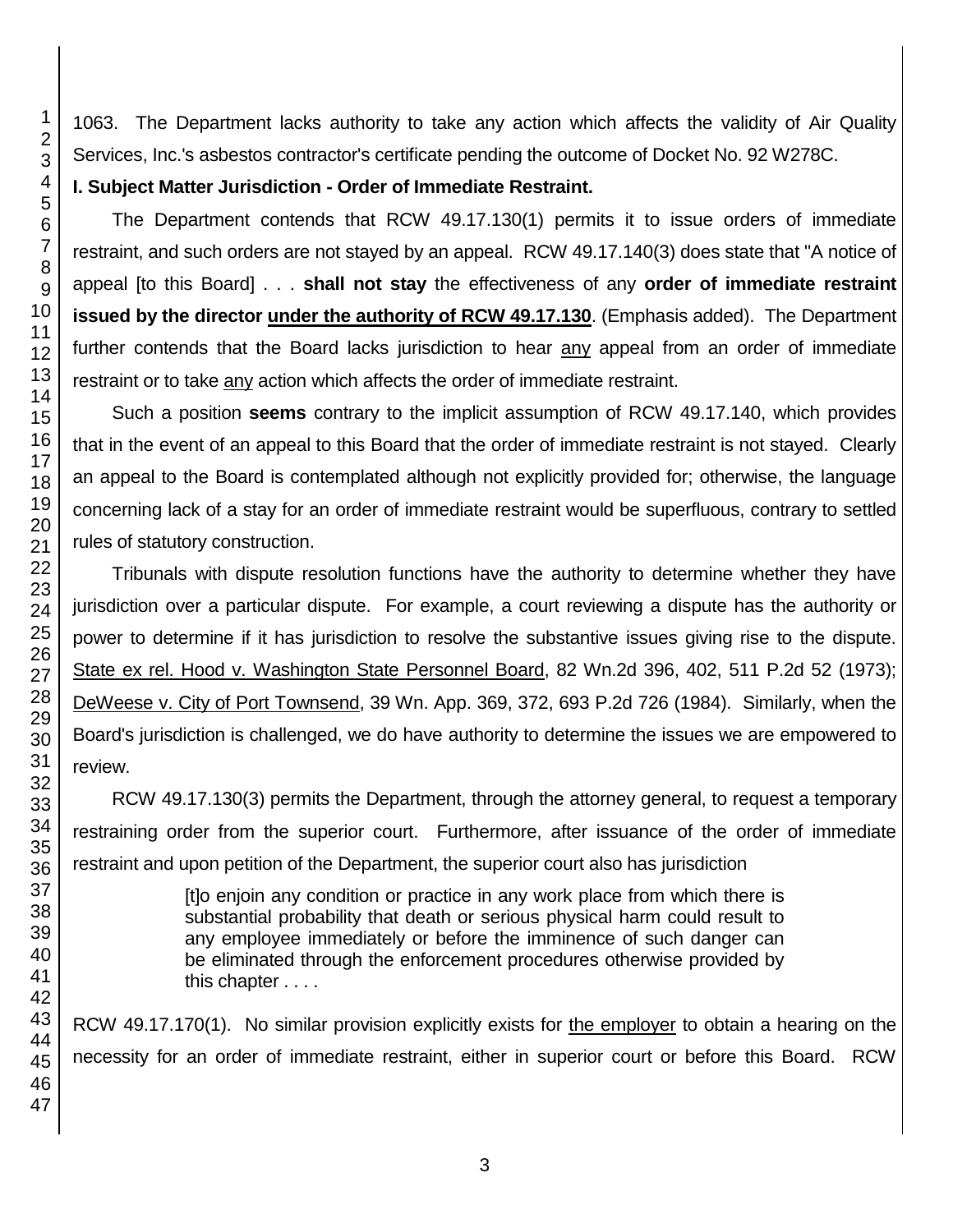49.17.140 is explicitly silent on the employer's right to appeal to the Board of Industrial Insurance Appeals from an order of immediate restraint.

The order of immediate restraint in this case was not issued as part of an inspection or investigation, but was issued after the Department determined that it would not renew Air Quality Services, Inc.'s asbestos contractor's certificate. Air Quality Services, Inc. is faced with two separate actions of the Department, and both of them purport to prevent the company's further involvement in any asbestos removal activities. The order denying a renewal of the asbestos contractor's certificate is clearly appealable and the appeal stays the effect of the order, thus allowing Air Quality Services to continue to perform asbestos removal activities during the pendency of that appeal. The second action is an order of immediate restraint which the Department argues that the Board does not have jurisdiction to deal with, and even if such jurisdiction exists the order of immediate restraint is not stayed during an appeal, thus preventing Air Quality Services from performing any further asbestos removal activities. It does appear that RCW 49.17 neither expressly permits nor expressly prohibits an appeal from an order of immediate restraint to the Board.<sup>2</sup> The only specific method of review provided for is within the discretion of the Department and not the employer. A hearing in superior court is precipitated by the Department seeking further relief by means of an injunction against the employer in addition to the order of immediate restraint. RCW 49.17.170(1) & (2). As there is no explicit provision for an appeal of the order of immediate restraint, there is no apparent mechanism for an employer to challenge the Department's actions ordering an employer to simply stop performing any asbestos removal activities. The employer under such circumstances must stop removing asbestos, or by continuing to do so run the risk of criminal sanctions under RCW 49.17.190(4).

Clearly, the Legislature did not intend to require the employer to subject itself to criminal sanctions before it could even obtain a hearing. Nor did the Legislature intend to deprive employers

 $2$ Although, as we have already noted, the language in RCW 49.17.140(3) seems to envision such an appeal to the Board, as follows:

l

A notice of appeal filed under this section shall stay the effectiveness of any citation or notice of the assessment of a penalty pending review by the board of industrial insurance appeals, **but such appeal shall not stay the effectiveness of any order of immediate restraint issued by the director under the authority of RCW 49.17.130**. (emphasis added)

This section does not specify or authorize an appeal of an order of immediate restraint to the Board, but provides by inference that in the event of such an appeal the order shall not be stayed.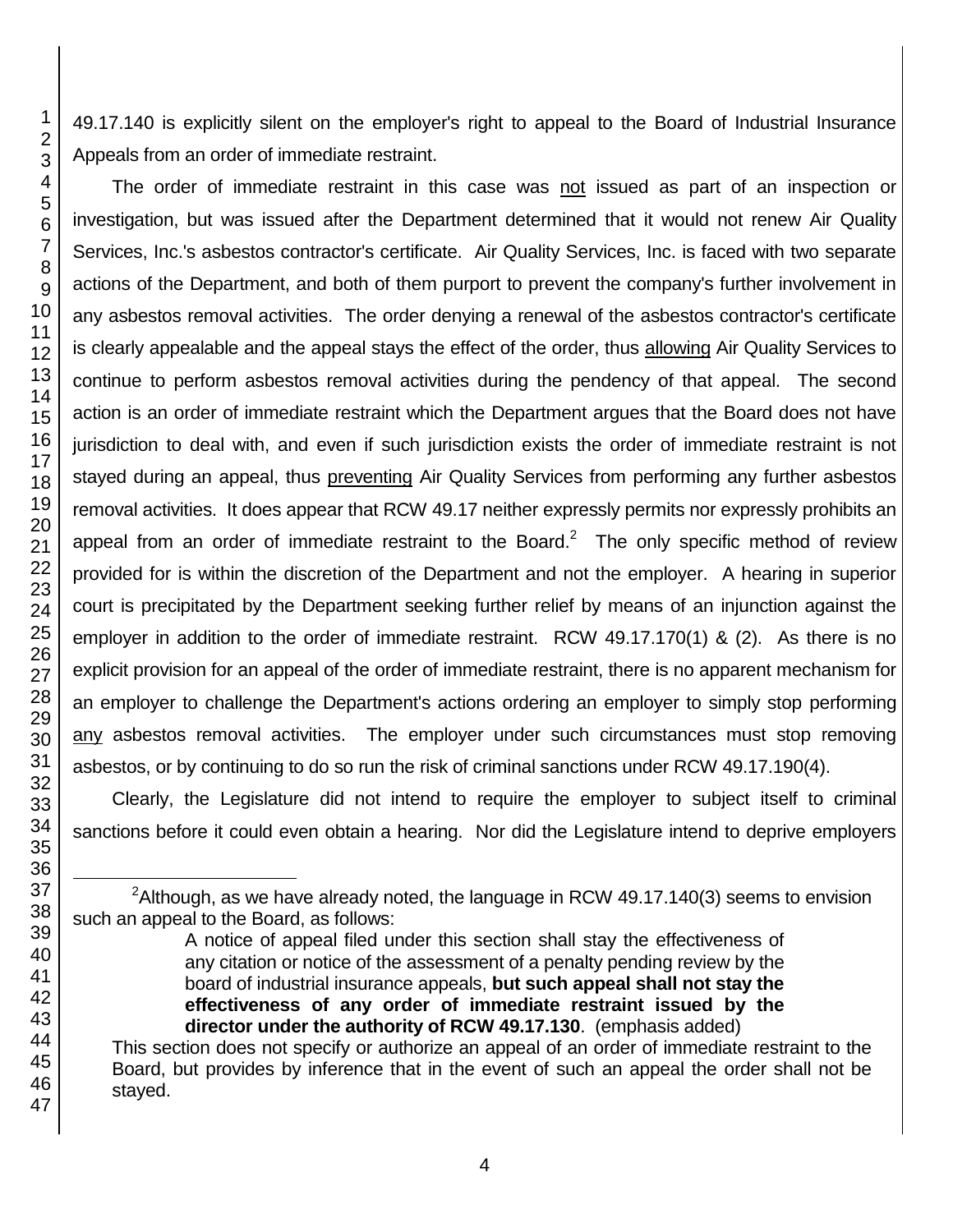procedural due process. The essential elements of procedural due process are notice and the opportunity to be heard or to defend before a competent tribunal in an orderly proceeding adapted to the nature of the case. Senior Citizens' League, Inc. v. Dep't of Social Security of Washington, 38 Wn.2d 142, 168, 228 P.2d 478 (1951); In re Hendrickson, 12 Wn.2d 600, 606, 123 P.2d 322 (1942).

The Legislature imposed on the Board the responsibility to resolve disputes arising under Chapter 49.17 and Chapter 49.26. RCW 49.17.140; RCW 49.26.110(5); RCW 49.26.140. The Board is a creature of the Legislature without inherent or common law powers and may exercise only powers expressly conferred or implied by necessity. Jaramillo v. Morris, 50 Wn. App. 822, 829, 750 P.2d 1301 (1988). With respect to matters arising under Chapter 49.17, the Board is authorized to hear any appeal from any action taken by the Department. Only when a specific provision deprives the Board of jurisdiction, does the Board lack jurisdiction. There is no provision in Chapter 49.26 depriving the Board of jurisdiction when an order of immediate restraint is issued under Chapter 49.17. Nor does Chapter 49.17 deprive the Board of jurisdiction. We must conclude that the absence of a statutorily designated forum does not deprive this Board of exercising jurisdiction in the event of an appeal by an employer from an order of immediate restraint purportedly entered pursuant to Chapter 49.17. Such an appeal does provide sufficient basis for the Board to exercise jurisdiction and to resolve the substantive issues raised.

# **II. Validity of Order of Immediate Restraint.**

Chapter 49.26 was enacted by the Washington Legislature to regulate the asbestos industries under the police powers of the state. RCW 49.26.140(1) provides:

> Unless specifically provided otherwise by statute, this chapter shall be implemented and enforced, including penalties, violations, citations, and other administrative procedures, pursuant to the Washington industrial safety and health act, chapter 49.17 RCW.

The implication is that the enforcement procedures for Chapter 49.26 are the same as the enforcement procedures for Chapter 49.17. Notwithstanding, Air Quality Services, Inc. challenges the Department's legal authority to issue an order of immediate restraint as part of the asbestos contractor's certificate renewal process. We now examine this contention.

RCW 49.17.130(1) states in pertinent part:

If upon inspection or investigation, the director, or his authorized representative, believes that an employer has violated . . . any safety or health standard promulgated by the rules of the department . . . which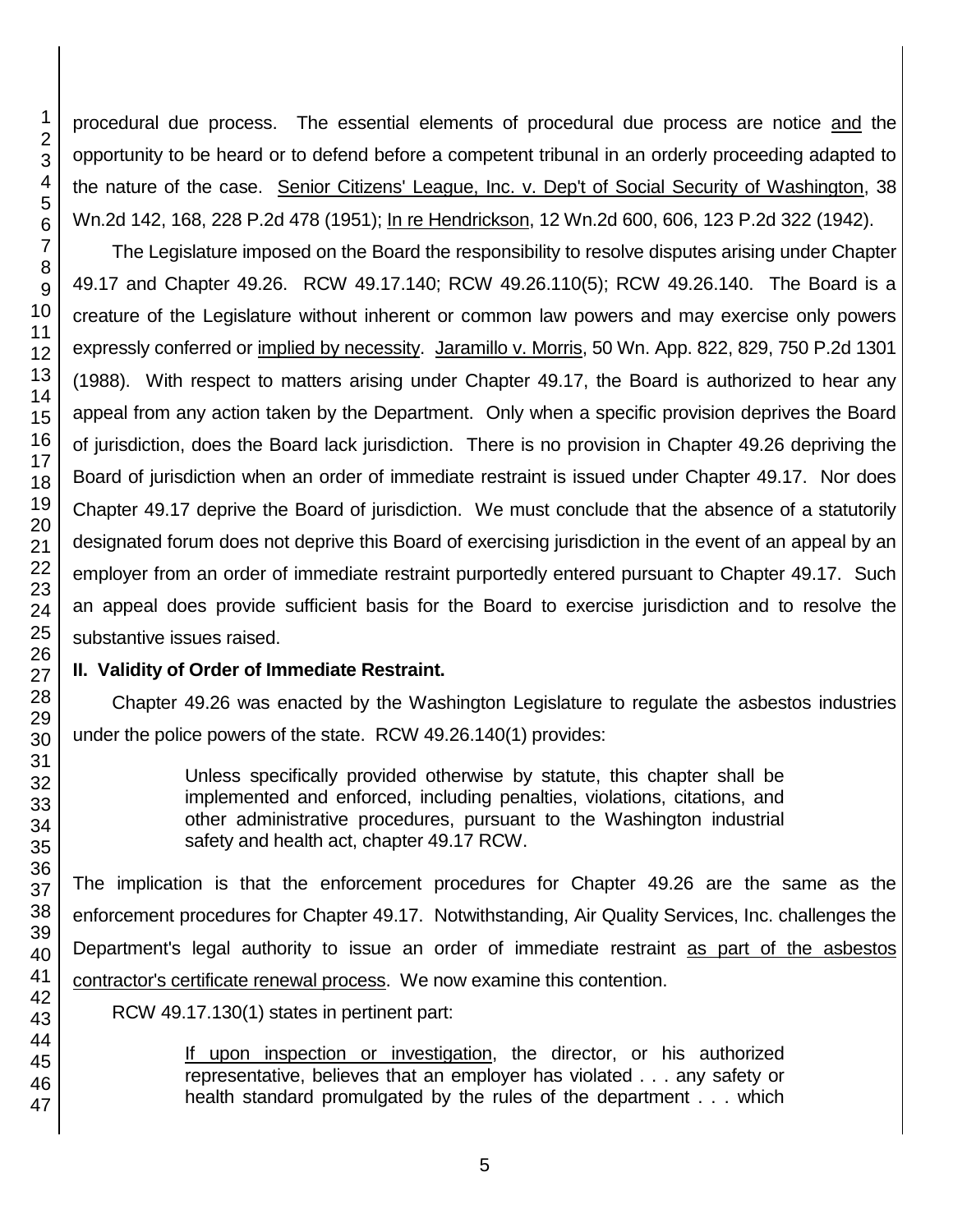violation is such that a danger exists from which there is a substantial probability that death or serious physical harm could result to any employee, the director or his authorized representative . . . may issue an order immediately restraining **any such condition, practice, method, process or means in the workplace**.(emphasis added)<sup>3</sup>

The Department can issue an order of immediate restraint addressing any "condition, practice, method, process, or means in the work place". The order of immediate restraint issued on October 19, 1992 was clearly broader than that. It was a sweeping order which prohibited Air Quality Services, Inc. from performing into the indefinite future any work at any location which required an asbestos contractor's certificate.

When RCW 49.17.130 and RCW 49.17.140 are read together, it is not logical that the Legislature would require the preservation of the status quo when an appeal was filed, yet at the same time permit the Department to alter the status quo by issuing an order of immediate restraint on a prospective basis. RCW 49.17.130 does not grant the Department power to issue orders which circumvent RCW 49.17.140 by altering the status quo. The order of immediate restraint issued by the Department on October 19, 1992 is void since the Department lacks power under RCW 49.17.130, to issue an order of immediate restraint prohibiting Air Quality Services, Inc., from performing any future work requiring an asbestos contractor's certificate. The Department order did not identify any "condition, practice, method, process or means in the workplace", nor was it issued in connection with an inspection or investigation of a workplace. It was issued to attempt to prevent the employer from operating at all thereafter under its still-valid certificate.

However, the order of immediate restraint has been modified. The parties have stipulated that for purposes of this appeal, Exhibit No. 1, the Amended Order of Immediate Restraint, is the subject of the employer's appeal seeking a stay and/or vacation of said order. The amended order does not prohibit Air Quality Services, Inc. from performing any work requiring an asbestos contractor's certificate. Instead, the order prohibits Air Quality Services, Inc. from performing certain types of activities, namely:

1. The use of glove bags.

 The Occupational Safety and Health Act of 1979 (Public Law 91-596; 84 Stat. 1590) does not have a similar provision. Instead, 29 U.S.C. Section 662 requires the Secretary of Labor to go to U.S. District Court for an order enjoining the employer. RCW 49.17.170, with minor modification, parallels Section 662.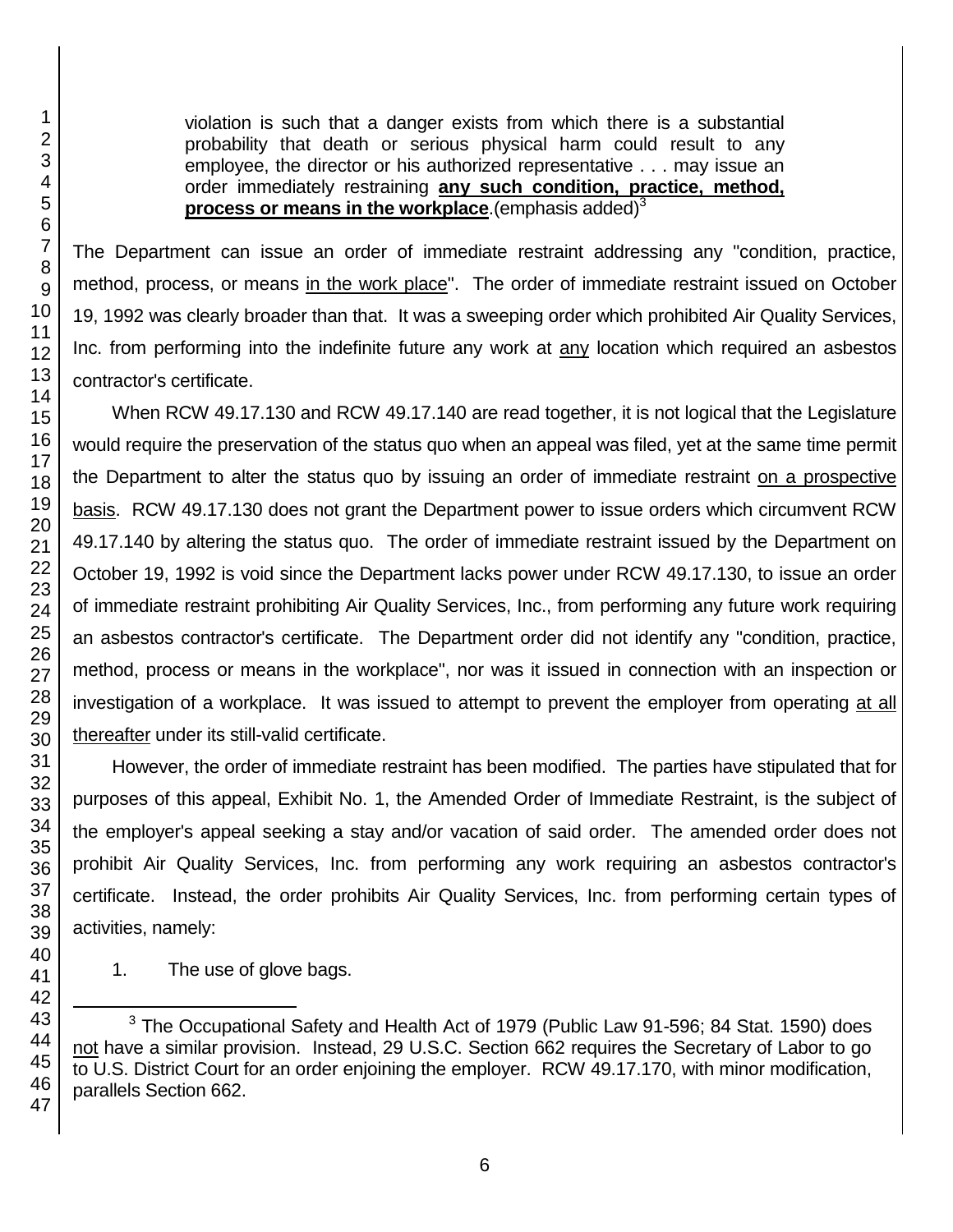- 2. The use of negative pressure or pressure differential enclosures.
- 3. The use of mini-enclosures.
- 4. Any asbestos removal or encapsulation which requires the use of respiratory protective equipment.
- 5. Wrap and cut techniques used for the removal of asbestos pipe insulation.
- 6. Any work which requires the collection, analysis or reliance upon asbestos air monitoring samples.
- 7. Application of asbestos encapsulating agents.

This prohibition applies to "any asbestos removal or encapsulation project."

RCW 49.17.130 is part of the Washington Industrial Safety and Health Act (WISHA) and contemplates that an order of immediate restraint will be issued during an inspection or an investigation, of presumably, a specific worksite. This grant of power comes from the police power of the state to protect its citizens. RCW 49.17.130(1) further provides:

> Any order issued under this section may require such steps to be taken as may be necessary to avoid, correct, or remove such danger and prohibit the employment or presence of any individual in locations or under conditions where such danger exists, except individuals whose presence is necessary to avoid, correct or remove such danger or to maintain the capacity of a continuous process operation in order that the resumption of normal operations may be had without a complete cessation of operations, or where a cessation of operations is necessary, to permit such to be accomplished in a safe and orderly manner. (Emphasis added)

Generally, an order is issued when the inspector, based on his worksite inspection, believes that an employee has a substantial probability of being seriously injured unless the condition or activity giving rise to the threat is stopped by the issuance of an order of immediate restraint. But the employer is usually given the opportunity to take action to eliminate the danger prior to an order being issued, thereby avoiding a complete shutdown of his operations. This is the obvious intent of the above emphasized statutory language.

In this instance, the Department attempts to use the order of immediate restraint to prevent the employer from even beginning any further work activities. RCW 49.17.130 is being used to prohibit Air Quality Services, Inc. from performing a substantial number of certain tasks that are necessary to engage in the business as an asbestos removal contractor. In essence, the order of immediate restraint acts as a restraining order pending the outcome of Air Quality Services, Inc.'s appeal from the

1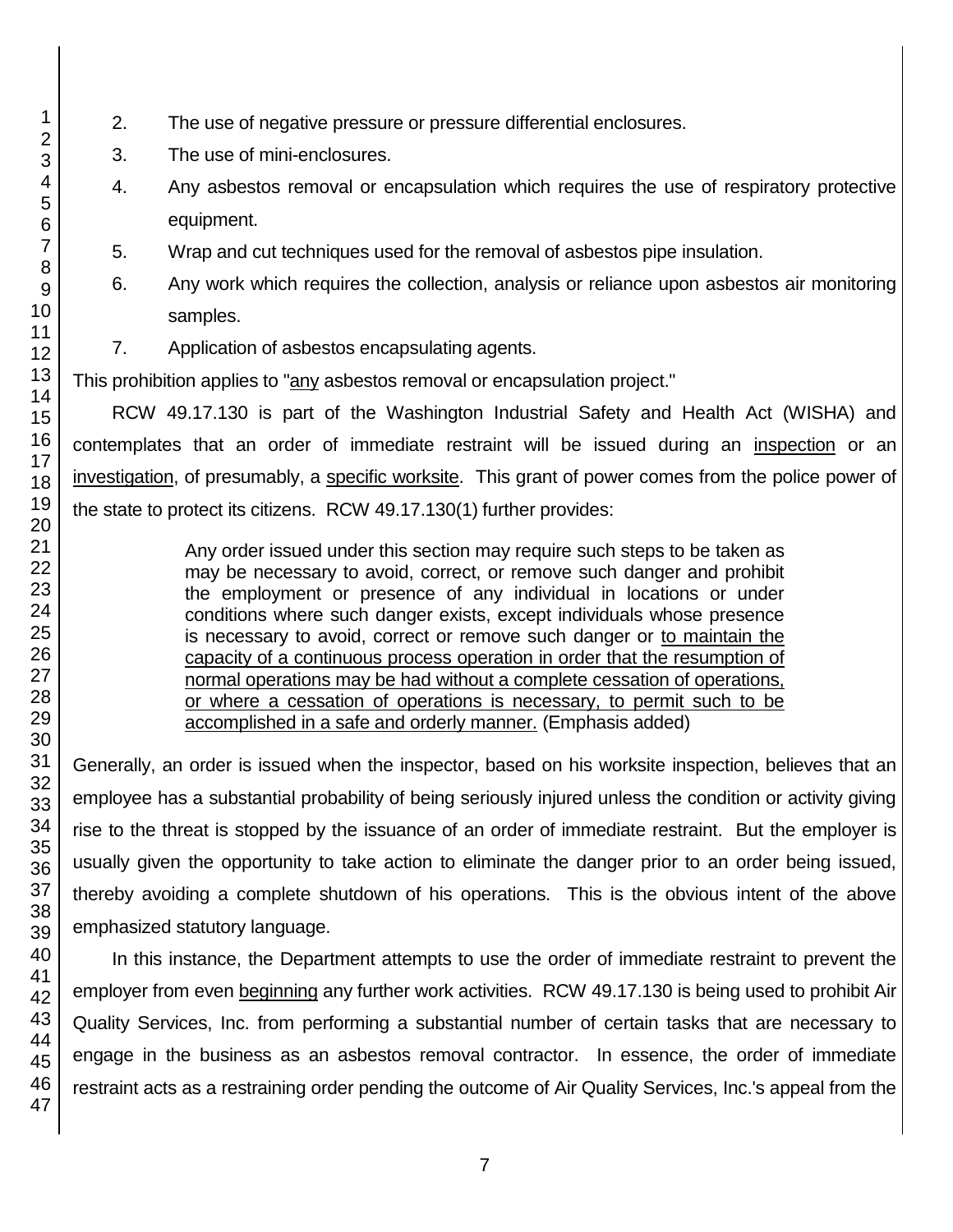45 46 47

1 2

Department's decision to deny its certificate renewal request. The actions the order prohibits could occur only if Air Quality Services, Inc. attempts to use its asbestos contractor certificate after the order of immediate restraint's issuance.

The order of immediate restraint was not issued as part of an inspection or investigation, but was issued after the Department determined that it would not renew Air Quality Services, Inc.'s asbestos contractor's certificate. Air Quality Services, Inc. is faced with two separate actions of the Department and, as previously pointed out, both of them purport to prevent the company's further involvement in any asbestos removal activities. The order denying a renewal of the asbestos contractor's certificate is appealable and the appeal stays the effect of the order, allowing Air Quality Services, Inc. to continue to perform asbestos removal activities during the pendency of the appeal. The second action is an order of immediate restraint which the Department argues that the Board does not have jurisdiction to deal with, and even if such jurisdiction exists the order of immediate restraint is not stayed during an appeal, thus preventing Air Quality Services, Inc. from performing any further asbestos removal activities.

The Department's action is inappropriate and inherently contradictory. What our right hand can't do, maybe the left hand can, says the Department! If the Department wants injunctive relief, RCW 49.17.170(1) directs it to file a petition in superior court requesting that Air Quality Services, Inc. be enjoined from performing specific activities. RCW 49.17.170(2) provides that:

> Upon the filing of any such petition the superior courts of the state of Washington shall have jurisdiction to grant such injunctive relief or temporary restraining order pending the outcome of enforcement proceedings pursuant to this chapter . . . .

RCW 49.17.130(1) in conjunction with RCW 49.17.170(1) & (2) provides the Department the judicial means to attempt to prevent Air Quality Services from performing the activities set forth in the amended order and notice of immediate restraint dated December 1, 1992. This would provide the employer an opportunity to be heard prior to the issuance of an injunction.

The Department believes that Air Quality Services, Inc. should not be permitted to disregard the rules and regulations pertaining to asbestos removal or encapsulation. The Department believes that Air Quality Services, Inc. will continue to expose its employees to asbestos, in violation of its rules. For those reasons, it has issued the order of immediate restraint. The Department identifies certain tasks that it believes would result in exposure of employees to asbestos fibers. The Department's rationale is that Air Quality Services, Inc. will continue to violate WISHA regulations if it is not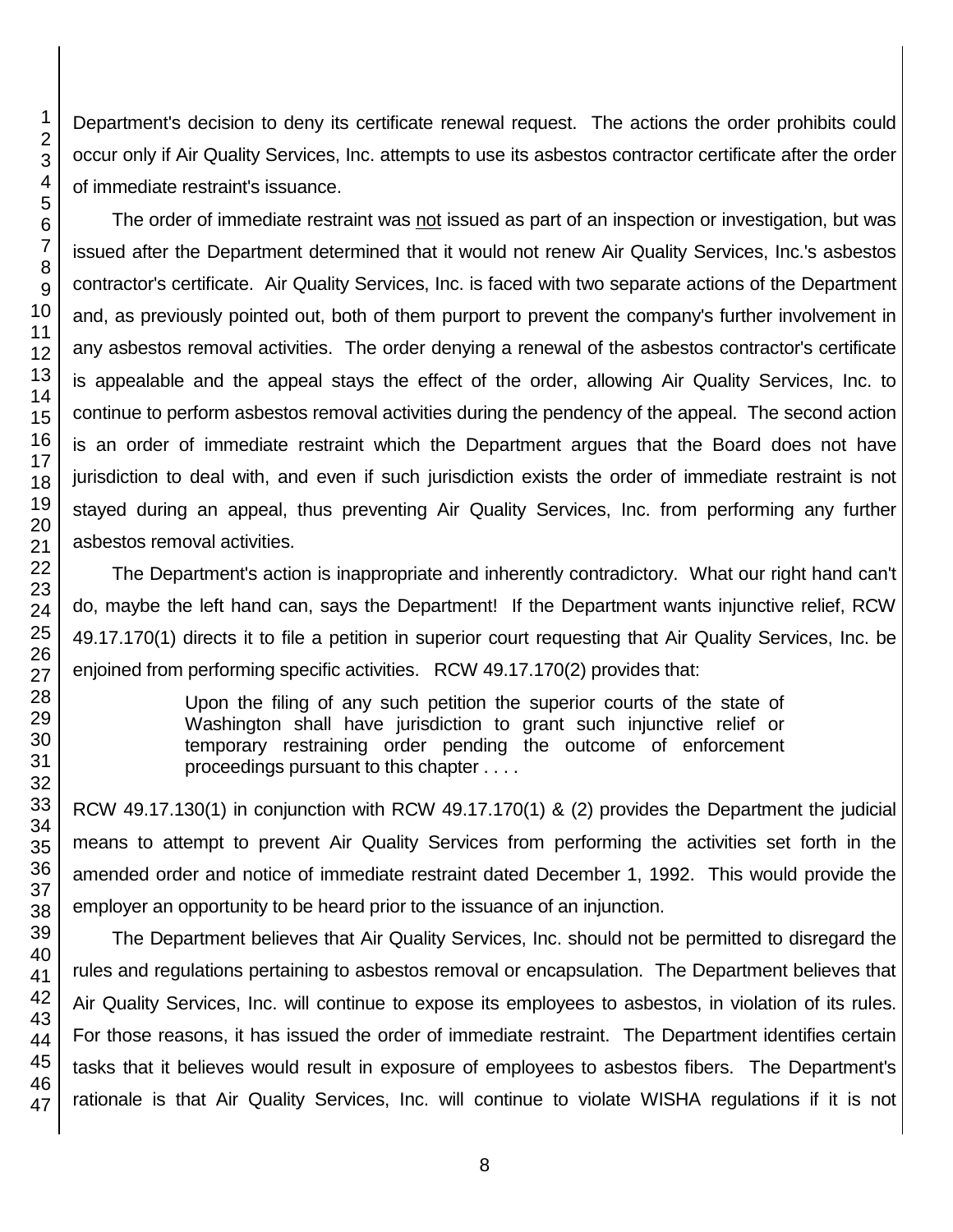prohibited from performing certain activities. Based on such presumptions, the Department wants to shut down such activities by the employer. Such prospective action into the indefinite future is not what is contemplated for an order of immediate restraint, in light of the language in RCW 49.17.130(1). Regardless of what the Department believes may happen, Air Quality Services, Inc. is still entitled to a hearing prior to the issuance of an injunction. $4$ 

The Department predicates its action on the belief that its denial of Air Quality Services, Inc.'s request to renew its asbestos contractor's certificate will be affirmed. If the Department is wrong, there is no basis for denying Air Quality Services, Inc. the right to take any action permitted by a valid asbestos contractor's certificate. By not filing a petition in superior court, the Department denies Air Quality Services, Inc. the opportunity to be heard. In effect, the Department is attempting both a temporary restraining order and a temporary injunction without having to make any showing on the likelihood of prevailing on the merits.

Air Quality Services, Inc. requests that the Department's order of immediate restraint be stayed pending the outcome of the proceedings before the Board. As we previously noted, RCW 49.17.140(3) provides that in the event of an appeal (by inference to this Board) an order of immediate restraint shall not be stayed. Were we dealing with the kind of order of immediate restraint as provided for in RCW 49.17.130(1), we could not grant a stay. However, the Department has attempted much more and has restrained not present actions, but prospective actions. Such an order exceeds the Department's authority and is not contemplated by the statute.

## **III. Summary.**

l

 $4$  To obtain an injunction, the Department must show:

- (3) The acts it seeks to prevent are resulting in or will result in actual and substantive harm.
- Port of Seattle v. International Longshoremen's & Warehousemen's Union, 52 Wn.2d 317, 319, 324 P.2d 1099 (1958). To show a clear legal or equitable right, the Department must show a likelihood that it will prevail on the merits. Tyler Pipe Industries, Inc. v. Dep't of Revenue, 96 W.2d 785, 793, 638 P.2d 1213 (1982). A violation of a statute does not necessarily inflict injury sufficient to warrant an injunction. County of King ex rel. Sowers v. Chisman, 33 Wn.App. 809, 818, 658 P.2d 1256 (1983). To satisfy the last criteria, the Department must show either (1) a condition or practice in any work place of Air Quality Services, Inc. exposes employees to a substantial probability of immediate death or serious physical harm or (2) the imminence of death or serious physical harm to employees cannot be eliminated by the enforcement proceedings. RCW 49.17.170(1).

<sup>(1)</sup> It has a clear legal or equitable right;

<sup>(2)</sup> It has well grounded fear of immediate invasion of that right; and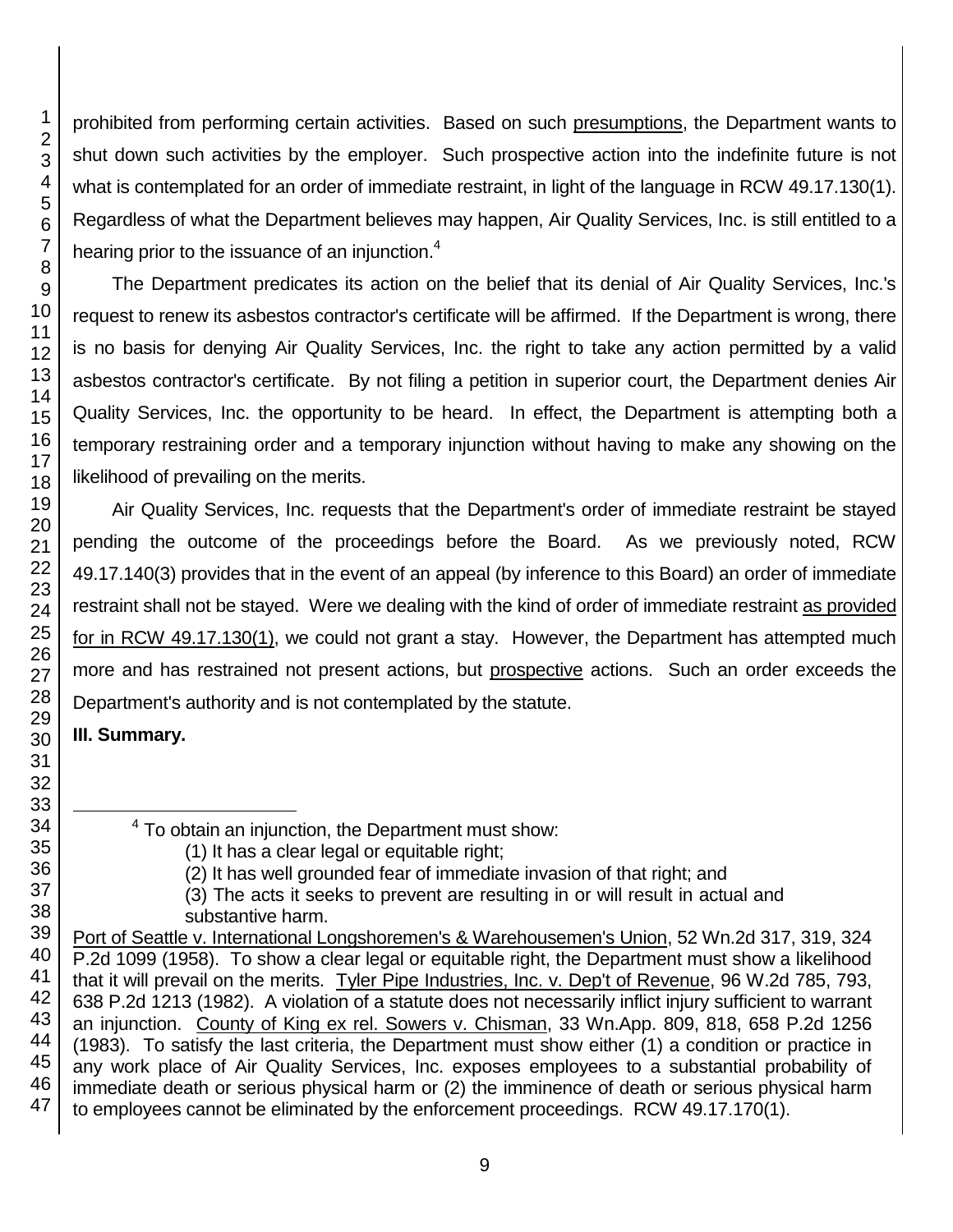We agree with Air Quality Services, Inc. that the issuance of the order of immediate restraint was an attempt by the Department to circumvent the appeal process involving the renewal of the contractor's certificate. In the event the Department wishes to restrain the *future activities* of Air Quality Services, Inc., it must do so as provided by RCW 49.17.170. We note that the kind of equitable relief attempted by the Department, unless authorized by statute, is also beyond the power of this Board. Equitable relief in the form of an injunction or a temporary restraining order is beyond the power of an administrative agency such as the Board. See e.g., Tacoma v.Civil Service Commission Board of Tacoma, 6 Wn. App. 600, 696, 494 P.2d 1380 (1972).

The Order and Notice of Immediate Restraint issued by the Department on October 19, 1992 and amended by the Department on December 1, 1992 is void and of no effect, and therefore should be vacated.

## **FINDINGS OF FACT**

- 1. On October 19, 1992, the Department of Labor and Industries issued an order and notice of immediate restraint pursuant to the alleged authority of RCW 49.17.130(1) against Air Quality Services, Inc. On October 19, 1992, Air Quality Services filed a notice of appeal from the Department's order and notice of immediate restraint with the Board of Industrial Insurance Appeals and with the Safety Division of the Department of Labor and Industries.
	- 2. On December 1, 1992, the order and notice of immediate restraint issued on October 19, 1992 was modified and amended by the Department.
	- 3. The Department has not filed a petition for injunctive relief with the superior court for the state of Washington.
	- 4. The Department's failure to file a petition for injunctive relief denies Air Quality Services, Inc. an opportunity for a hearing on the merits of whether an injunction should be issued.
	- 5. The Department's October 19, 1992 order and notice of immediate restraint, as amended on December 1, 1992, was not issued as a result of an inspection or investigation regarding specific violations of RCW 49.17 or 49.26, but instead, ordered Air Quality Services, Inc. to refrain from performing certain kinds of asbestos removal activities which effectively precluded it from operating under its still-valid asbestos contractor's certificate prospectively, on the belief that safety violations would occur in the future.

#### **CONCLUSIONS OF LAW**

1. The Board of Industrial Insurance Appeals has jurisdiction over the parties and over the subject matter to this appeal.